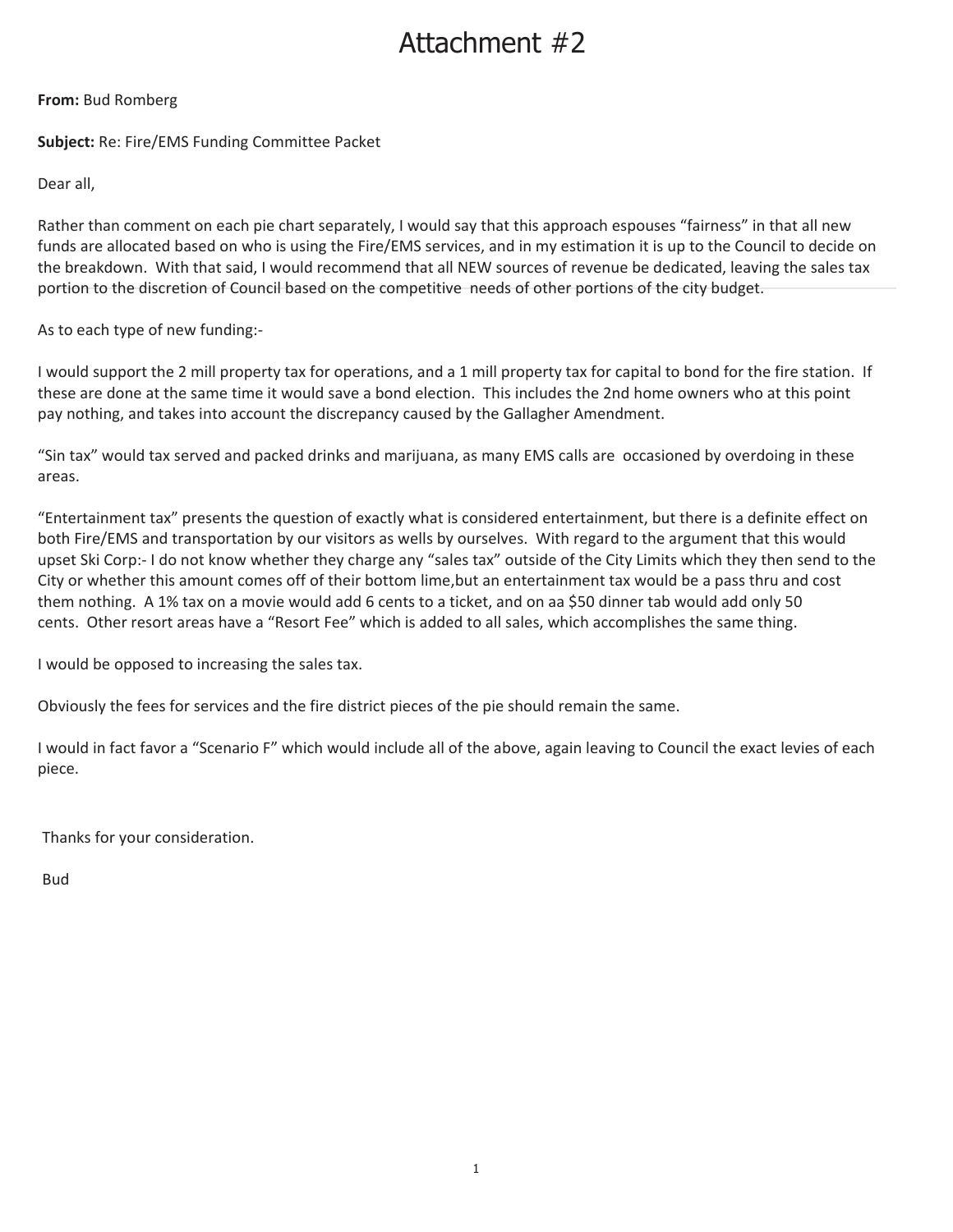From: Ed MacArthur

Fire Funding recommendation:

Keep current structure with a District fire board that maintains property tax for non city members and the city government running the fire program while contributing city sales tax dollars. The cost to the district should be proportional to the need(number of calls). This contribution should be reviewed every 3-5 years to change percentage if city growth outpaces existing conditions so the district does not get stuck with a percentage not commensurate with the need. Current reserves held at the fire district should be committed for 50% of the new fire station costs.

City council should establish the fire department budget as a core function of city government and fund it with sales tax dollars set aside to accomplish a long term plan fitting the needs of their citizens. Responsibility of these dollars should be in the hands of elected officials. Many years ago we decide to fund our local government with sales tax and should not change this without a vote of the citizenry. With sales tax dollar availability bonding mechanisms are available to fund items like fire stations, Police stations and other core city issues. I understand that council would like to remove this as an item to manage and remove from the list of public desired wants instead of needs. I believe this is exactly why we elect a council is to maintain our needs but eliminate wants when not fundable. They must be responsible for the budget and manage accordingly.

# Talking points:

The conversation around fairness to county residents that must pay city sales tax should be understood in the context that they do not pay on capital items (cars, snowmobiles, RV's, building materials when building a house, barn or anything else). I would maintain payment on most day to day purchased items within the city is minimal compared to the above items that all city tax payers must pay.

If the district continues to use one third of the call volume can they even fund the numbers at a double the budget amount. The 9 mills may not be enough.

If citizens really expect the city to fully fund Parks, bike trails, golf courses, tennis facilities, Howelson hill and other such none core items the city must ask the citizens to approve other measures for funding. Let's find out how important the other items really are.

I would suggest that removing the existing city offices for a fire station and new offices might be a bad idea if funding is as tight as described. What happened to using the easterly side of the community center parking lot? It is flat, has utilities and a new traffic light is proposed to align with Indian trails for easy access to US 40 both going east and west.

The conversation came up about current ISO ratings. Based on current information from consultants we are in the upper 30% of districts in the state and upper 12.6% of districts across the country. Seems very adequate.

It appears the bulk of calls over the last 6 months that insufficient response was identified as a problem almost 70% happened between 6am and 7pm. Maybe one or two extra personnel during this time will address the needs if in fact it is a problem.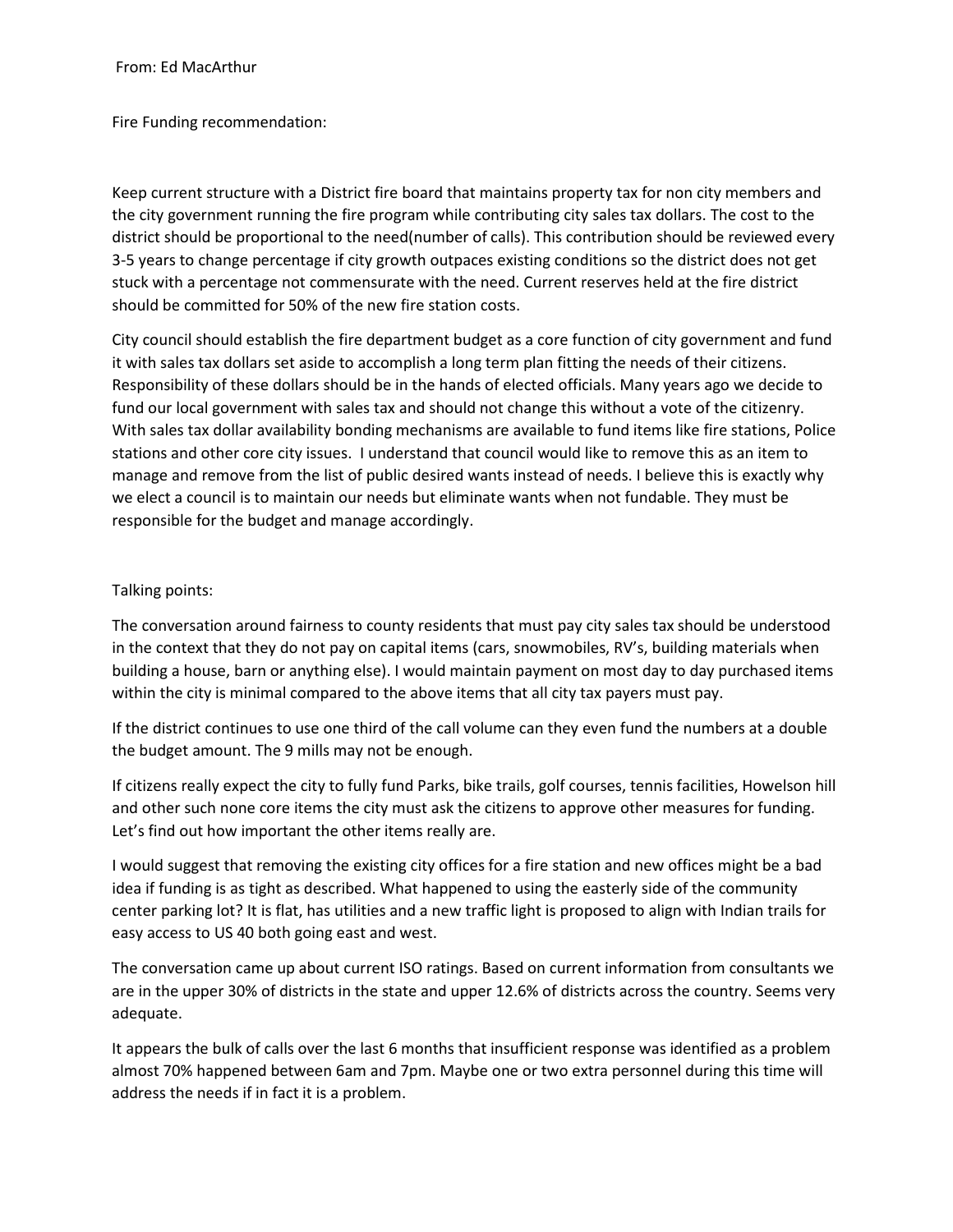If evidence exists that alcohol, marijuana and ?? contribute substantially to the number of calls I could support a sin tax to be paid directly to fire issues but not to transportation. The general thought seems to be people can do whatever they want and have no responsibility so not sure of the support for this concept.

I am constantly amazed at the fact we have no fees to ride our bus system. I have traveled around the world and paid bus or transit fees almost everywhere. Why does Steamboat make this a core function of government? People should pay for service when making their transportation decisions. You charge people for a ride to the hospital in an ambulance, as you should, but transport them all over town for free. Make the transportation system pay for itself.

I am not in favor of an entertainment tax. Not sure at what point you charge an industry and when not. Seems like we are picking on an industry and not sure why as it supports our entire way of life. Movie theaters, bowling alleys, skiers, tubers, old town hot springs, SSWSC, runners, bikers, skaters, restaurants, bars, fitness centers, political rallies, etc, etc etc. Where is the line drawn as to what's entertainment?

Thank you all for your time.

Ed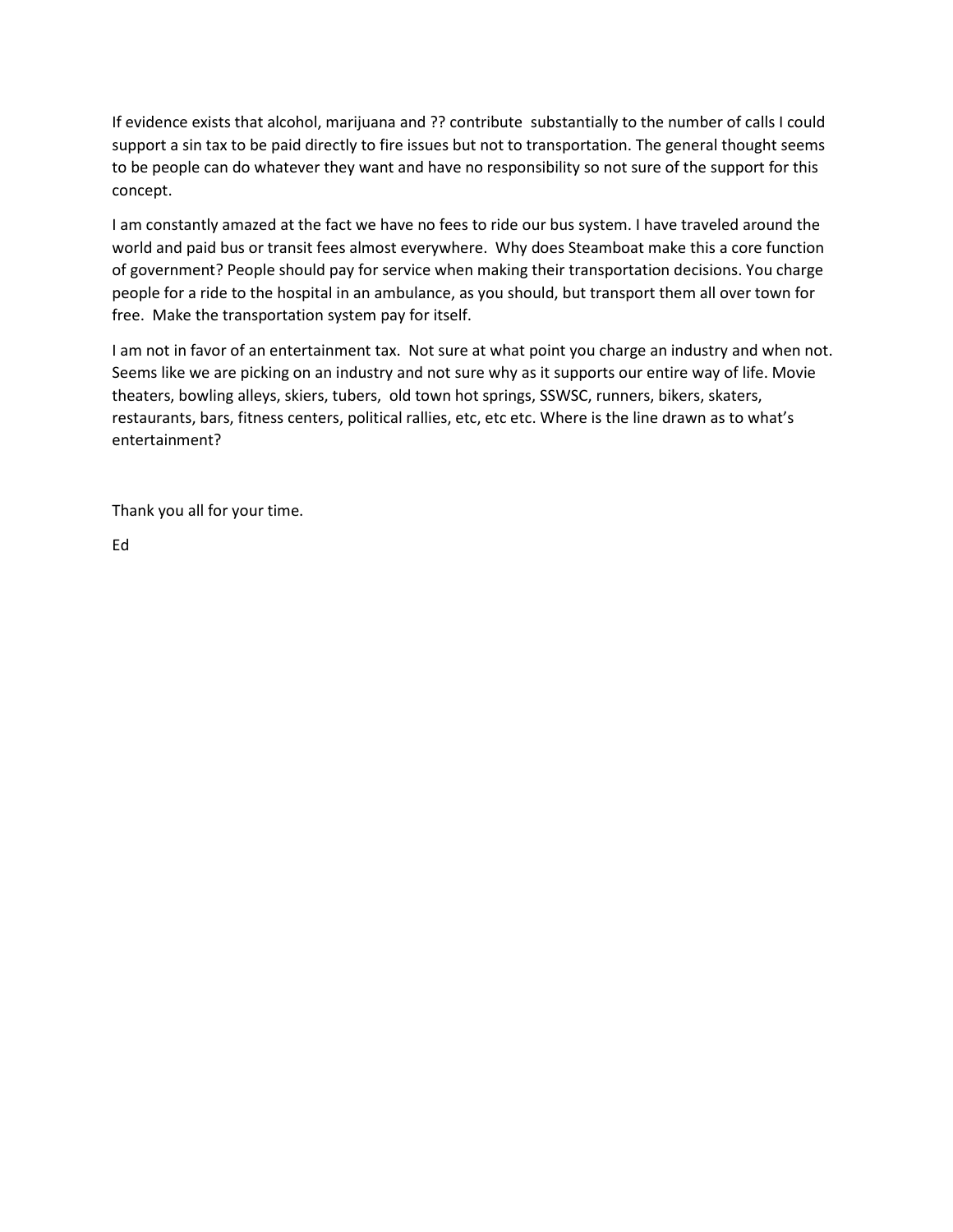# From: Joella West

## **Know Your Enemies…and disarm them if possible**

(Following up on Kathy's remark)

1. Commercial property owners. Bob Weiss made it pretty clear that the folks he represented (along with who knows how many others) were angry about the process, the size and unequal burden of the proposed levy, and what they perceived was an abdication of responsibility by Council in making an agreement to transfer all responsibility for Fire/EMS to the District Board. He also said that they were not opposing the principle of a property tax.

The process issue has been addressed with the convening of this Committee. The 2 or 3 alternatives that we will propose include a much more modest mill levy (which Bob opined would not be opposed by commercial property owners), and we have endorsed the continuation of the present IGA, thus keeping authority and responsibility with Council.

2. Steamboat Resort et al. An entertainment tax sounded like a good idea to me until we talked about how much of that would need to come from lift tickets. That's really poking the beast—a beast with whom the City made peace some years ago. If the mission of the Committee is to give Council ways to get a saleable ballot measure, I see this as a way to guarantee that it will be made unsaleable by a powerful and well financed opponent, with other entertainment entities piling on for good measure.

3. Purveyors of marijuana, alcohol, food & beverage. It would be very helpful to get a feel for whether a significant number of these merchants would put up serious opposition. We have a real justification for taxing alcohol. We can't say the same for either marijuana or f&b. They just look like easier sells. I'm not suggesting we abandon either of them—we should just be aware of that.

4. Property owners in general. I don't see them as Enemies, but I do think our recommendations to Council should include planning a strong informational campaign. Can't do a thing to address the folks who are just opposed in general to any kind of tax. They can be loud, but can they get traction to defeat funding Fire/EMS if they have no organized well-funded groups to join with?

5. Time. Two reasons time is an enemy:

(a) This funding has been pushed for years. The what-if scenario in Chief Stewart's presentation of the third-ambulance-out on Christmas 2017 was compelling. It's only a matter of time (sooner and sooner as call volume continues to increase) until this actually happens.

(b) While this funding has been delayed in favor of what Council believed were more immediate needs, the costs have risen, and will continue to do so. Every time we talk about once again pushing all or portions of this plan farther out, we're really talking about greater and greater costs. I think our recommendations should include committing to the full budget and the plan (including the time line) that has been presented.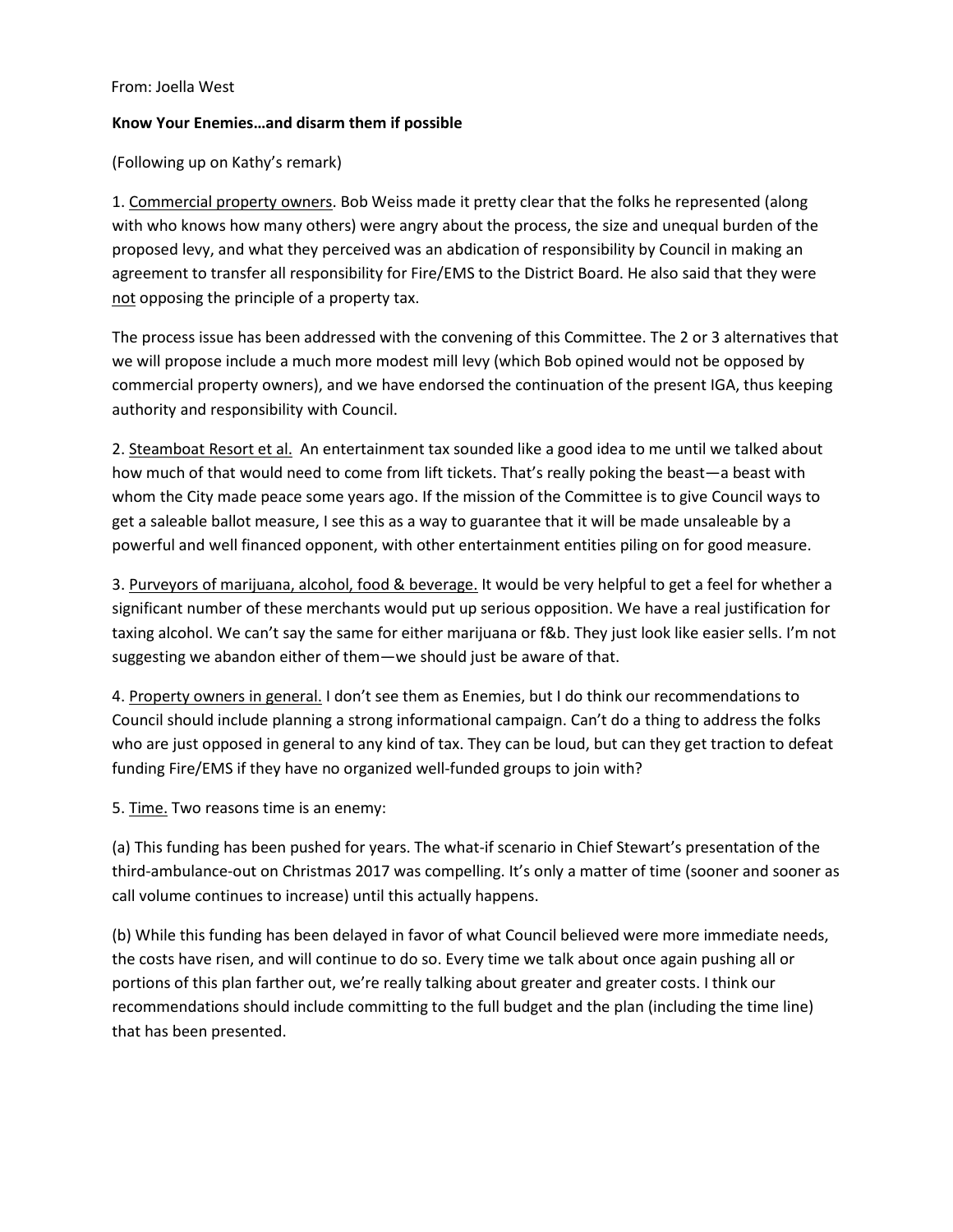# **Making Choices**

Having laid out pretty much all my thoughts above, I believe that the pies we should send back to Council for their consideration are Scenario E (my strong preference as both fairest and most saleable), and Scenario B (F&B sales tax is less fair because less directly justified than a straight tax on alcohol).

I really don't think that we should send Scenario D back to Council with any kind of recommendation. It would probably be easier to pass a new sales tax (Scenario C) than it would to get Steamboat Resort to agree to a tax on lift tickets.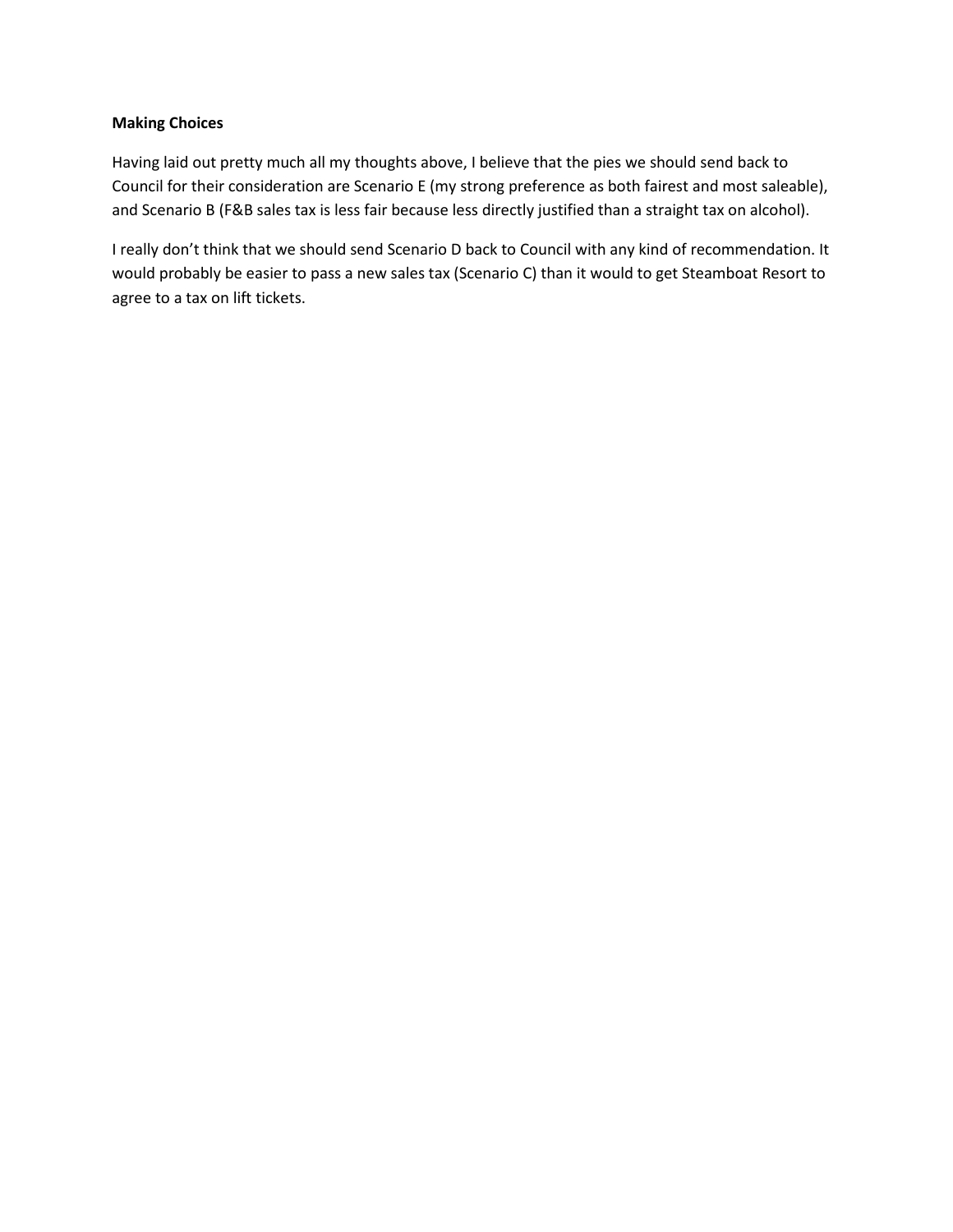# **From: Dan Pirrallo**

## **Proposed Comprehensive Funding Approach**

Comprehensive Funding Approach to address the funding needs for the following issues/ areas that City Council and the community have been struggling with over the past few years.

#### Funding Needs

- Fire and Emergency Medical Service
- Air Program
- Destination Marketing
- Maintenance / Enforcement
- City Capital Improvements

## **Current and Potential Funding Sources**

- Charges for Services (Fire and EMS)
- General Sales Tax
- Steamboat Springs Area Fire District
- City Property Tax
- Marijuana Sales Tax
- Alcohol Sales Tax
- Accommodations Tax / 2A Trails
- **Local Marketing District**
- Tourism Improvement District

#### **Objectives**

- Address the expressed community needs
- Create equity and alignment between the funding source and the nexus of funding use
- Create a fair and balanced approach to funding
- Take into consideration the Gallagher Impact to funding sources
- Fund City core services (Fire and Emergency Medical services / Public Safety) from the City General Fund

## **Proposal**

• Fire and Emergency Medical Service

## o Funding

| $\blacksquare$ | Charges for Services (Fire/ EMS)                      | \$793,200         |
|----------------|-------------------------------------------------------|-------------------|
| $\blacksquare$ | Steamboat Springs Area Fire District                  | \$1,873,768       |
| $\blacksquare$ | City Sales Tax (existing)                             | \$2,729,075       |
| $\blacksquare$ | City Sales Tax (Destination Marketing funds a/o 2021) | \$850,000         |
| $\blacksquare$ | NEW: City Property Tax at 2 mills                     | \$1.303.848       |
| $\blacksquare$ | NEW: Retail Marijuana Tax at 2%                       | \$228.367         |
| $\blacksquare$ | NEW: Alcohol Tax at 2%                                | \$1.071.742       |
|                |                                                       | Total \$8.850,000 |

- Note: Dedicate "New Taxes" in total to Fire/ EMS and Public Safety
- Note: This does not assume that \$8,850,000 should be the "Approved" Fire/ EMS Operation and Capital Budget.
- o Pros
	- Minimizes new City Property Tax impact
	- Aligns Fire Asset Protection with the value of property
	- Aligns "sin tax" with the perception that use creates emergency medical response
	- Aligns funding with second homeowners and visitors
	- Minimizes the Gallagher effect to commercial property owners/ business owners
	- Aligns the funding sources with the users of the services
	- Aligns the City core services with the majority of funding coming from City General Fund
- o Cons
	- Opposition from restaurants and packaged liquor business
	- Opposition from City residential and business property owners